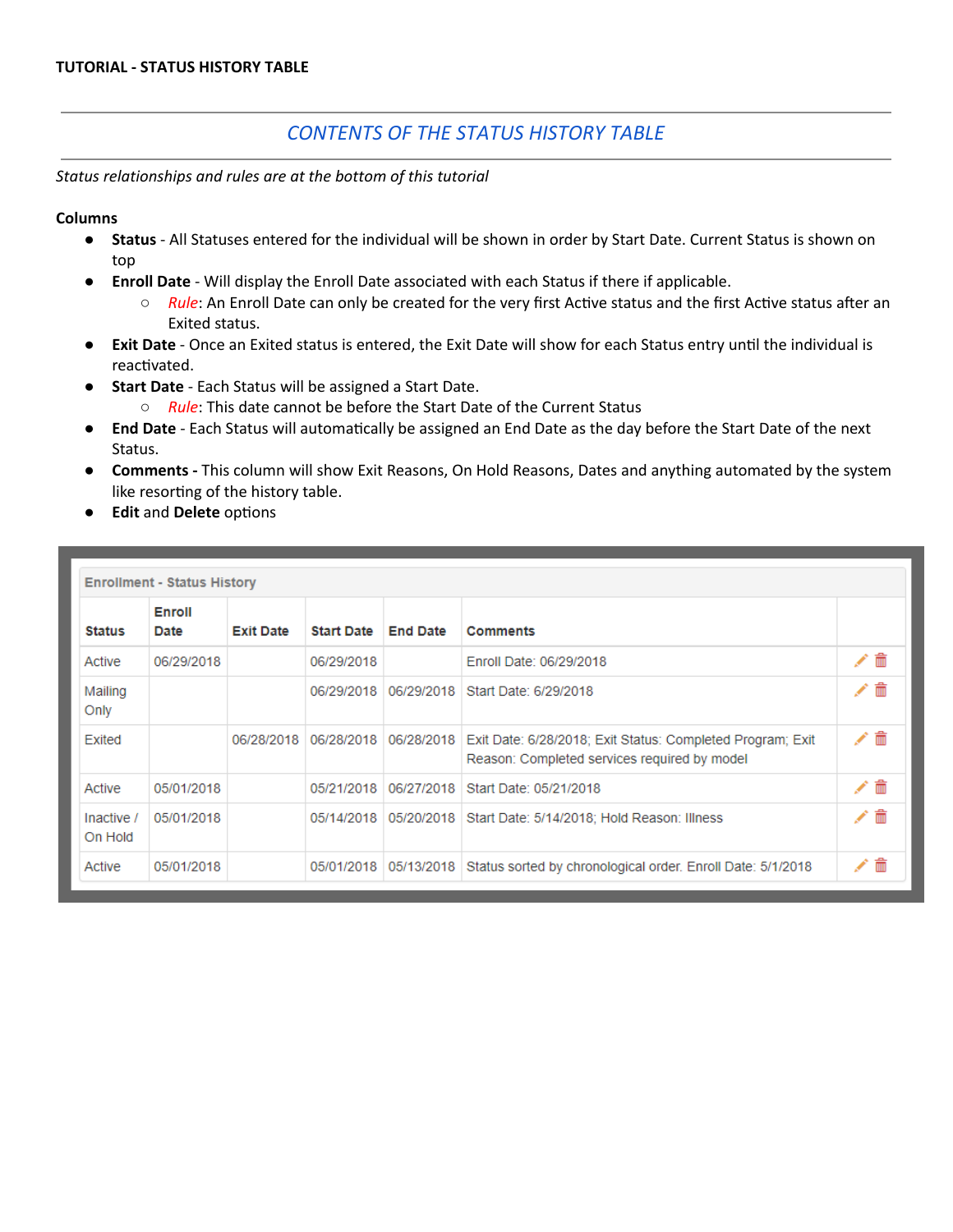## *DELETING AN ENTRY WITHIN THE TABLE*

In this example, the history table has a participant going back and forth from Active to Inactive / On Hold. The last Inactive / On Hold will be deleted.

With all deletions, you'll receive a confirmation message.

| <b>Status</b>         | Enroll<br>Date | Exit<br>Date | <b>Start Date End Date</b> |                   | <b>Comments</b>                                                                                                                                 |        |
|-----------------------|----------------|--------------|----------------------------|-------------------|-------------------------------------------------------------------------------------------------------------------------------------------------|--------|
| Active                | 03/03/2017     |              | 06/11/2018                 |                   | Status sorted by chronological order. Start Date: 06/11/2018                                                                                    | ∕⊡     |
| Inactive /<br>On Hold | 03/03/2017     |              |                            |                   | 05/31/2018 06/10/2018 Start Date: 5/31/2018; Hold Reason: Migrant work                                                                          |        |
| Active                | 03/03/2017     |              | 04/13/2018                 | 05/30/2018        | Start Date: 04/13/2018                                                                                                                          | ╱≡     |
| Inactive /<br>On Hold | 03/03/2017     |              |                            |                   | 03/01/2018 04/12/2018 Start Date: 03/01/2018; Hold Reason: Migrant work; Other<br>Commente: Accionad by Vicit Tracker by default, Diesce undate | ╱ ₩    |
| Active                | 03/03/2017     |              | 03/03/201 <b>m</b>         | <b>Delete</b>     |                                                                                                                                                 |        |
|                       |                |              |                            | will relink them. | Completely delete this Enrollment History?<br>Note: Deleting will automatically validate if previous and/or next history records exist and      |        |
|                       |                |              |                            |                   | <b>Delete</b>                                                                                                                                   | Cancel |

Since the deletion results in 2 Active statuses in a row, the latest Active status (starting 6/11/18) is also removed as well. The system will choose the earlier status as the start for the Active status.

|                     | <b>Enrollment - Status History</b> |              |                   |                 |                                                                                                                                                  |     |
|---------------------|------------------------------------|--------------|-------------------|-----------------|--------------------------------------------------------------------------------------------------------------------------------------------------|-----|
| <b>Status</b>       | Enroll<br>Date                     | Exit<br>Date | <b>Start Date</b> | <b>End Date</b> | <b>Comments</b>                                                                                                                                  |     |
| Active              | 03/03/2017                         |              | 04/13/2018        |                 | Start Date: 04/13/2018                                                                                                                           | /亩  |
| Inactive<br>On Hold | 03/03/2017                         |              |                   |                 | 03/01/2018 04/12/2018 Start Date: 03/01/2018; Hold Reason: Migrant work; Other<br>Comments: Assigned by Visit Tracker by default. Please update. | ╱ ≡ |
| Active              | 03/03/2017                         |              |                   |                 | 03/03/2017 02/28/2018 Enroll Date: 03/03/2017                                                                                                    | û   |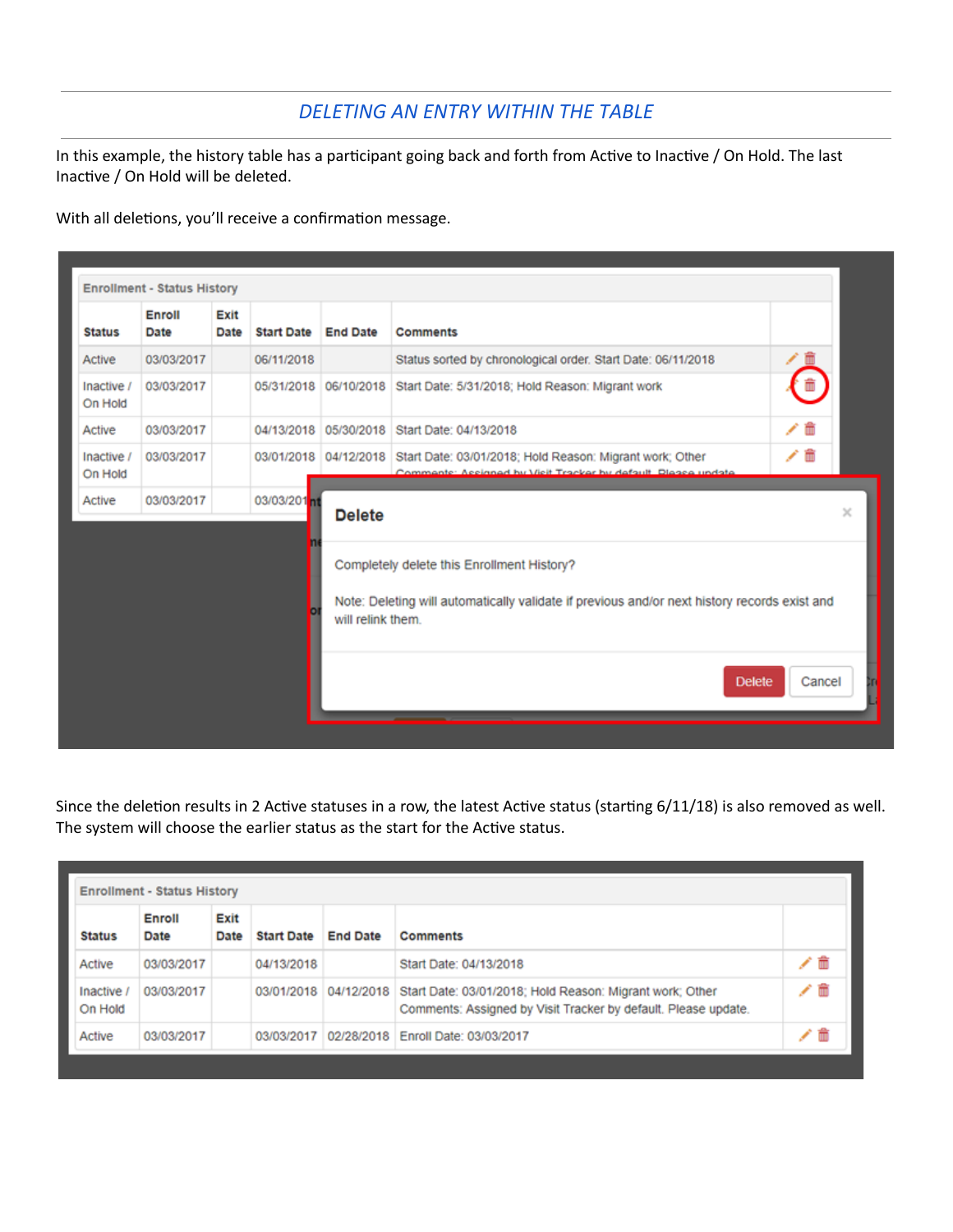# *EDITING AN ENTRY*

Any of the entries can be fully edited - meaning you can either edit the information related to the Status entry or change the Status.

When clicking on the edit icon, the pop-up will show the fields and data associated with that status.

| <b>Status</b>         | Enroll<br>Date | <b>Exit Date</b> | <b>Start Date</b> | <b>End Date</b> | <b>Comments</b>                                                               |                                                                                                                              |        |
|-----------------------|----------------|------------------|-------------------|-----------------|-------------------------------------------------------------------------------|------------------------------------------------------------------------------------------------------------------------------|--------|
| Active                | 05/31/2017     |                  | 03/28/2018        |                 |                                                                               | Status sorted by chronological order. Start Date: 03/28/2018                                                                 | Ħ      |
| Exited                |                | 03/23/2018       |                   |                 |                                                                               | 03/23/2018 03/27/2018 Exit Date: 3/23/2018; Exit Status: Completed Program; Exit<br>Reason: Family moved out of service area |        |
| Inactive /<br>On Hold | 05/31/2017     |                  |                   |                 |                                                                               | 03/07/2018 03/22/2018 Start Date: 3/7/2018; Hold Reason: Extended leave from area                                            | ╱⋒     |
| Active                | 05/31/2017     |                  | 05/31/2017        |                 | 03/06/2018 Enroll Date: 05/31/2017                                            |                                                                                                                              |        |
|                       |                |                  |                   |                 | <b>Status</b><br><b>Exit Date</b><br><b>Exit Status</b><br><b>Exit Reason</b> | Exited<br>٠<br>Ξ<br>03/23/2018<br>Completed Program<br>٠<br>Family moved out of service area<br>٠                            |        |
|                       |                |                  |                   |                 |                                                                               | Save                                                                                                                         | Cancel |

Because the previous status was Inactive / On Hold, the system will only allow Active to be chosen or remain as Exited.<br> **Exited.** 

|           | Enrollment - Edit Status History |                                           |                         | ×      |  |
|-----------|----------------------------------|-------------------------------------------|-------------------------|--------|--|
| ma        |                                  |                                           |                         |        |  |
|           | <b>Status</b>                    | Exited                                    |                         |        |  |
|           | <b>Exit Date</b>                 | <b>Active</b>                             |                         |        |  |
| Pr        | <b>Exit Status</b>               | <b>Exited</b><br><b>Completed Program</b> |                         |        |  |
|           |                                  |                                           |                         |        |  |
| <b>CO</b> | <b>Exit Reason</b>               | Family moved out of service area          | $\overline{\mathbf{v}}$ |        |  |
|           |                                  |                                           |                         |        |  |
|           |                                  |                                           | Save                    | Cancel |  |
|           | <b>User Fields</b>               | Demo G 01                                 | Demo G 02               |        |  |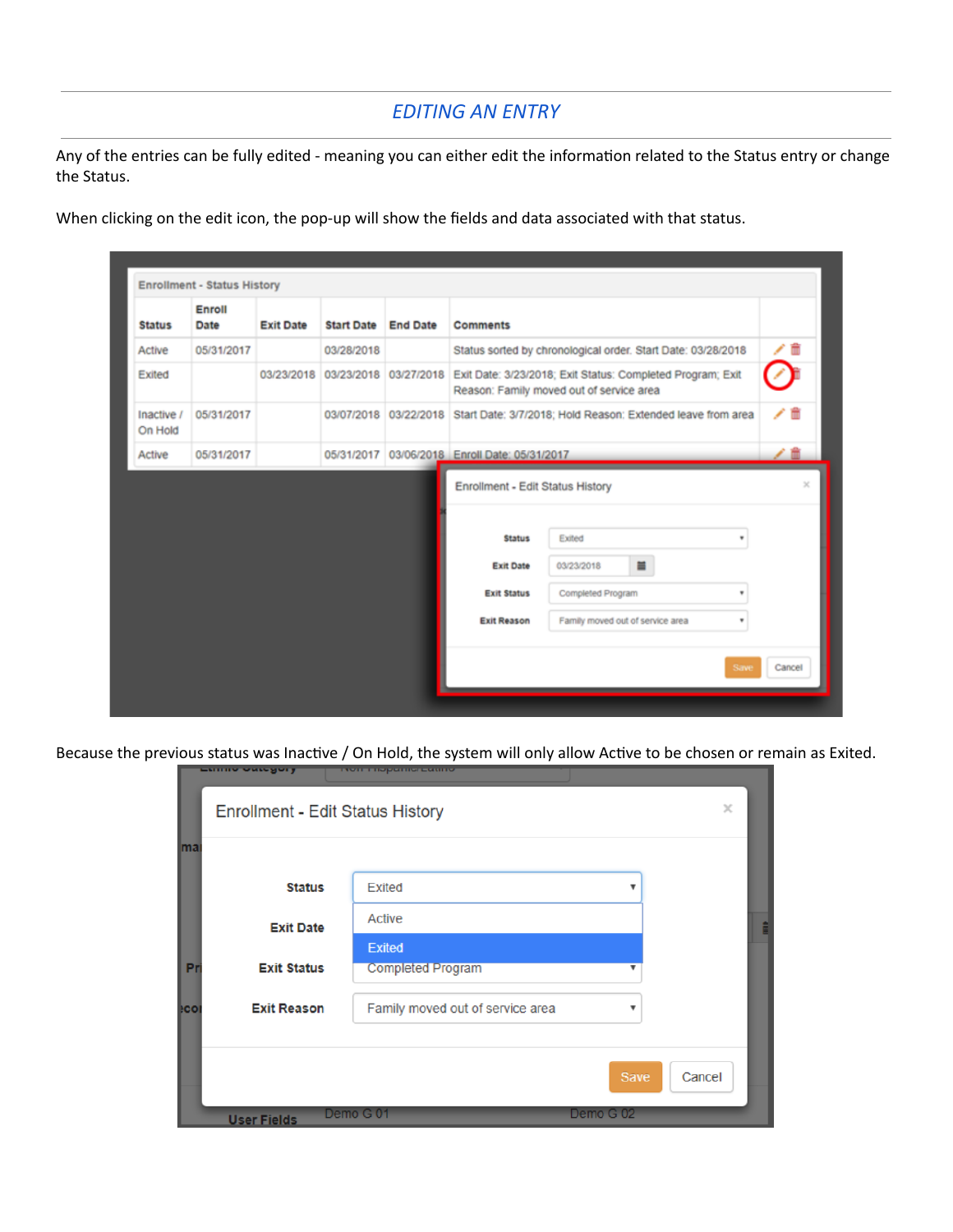The other limitation when editing an entry is the dates. Here the previous status' start date is 3/7/2018, so no dates prior to that can be selected when editing this entry.

If you were wanting to go back further than 3/6, you would first edit, or delete, the Inactive / On Hold status starting on 3/7/2018 and then go back to the Exited status.

|                       | <b>Enrollment - Status History</b> |                  |          |                       |          |            |                 |                      |                 |                                                                                                                                         |        |          |  |  |    |  |
|-----------------------|------------------------------------|------------------|----------|-----------------------|----------|------------|-----------------|----------------------|-----------------|-----------------------------------------------------------------------------------------------------------------------------------------|--------|----------|--|--|----|--|
| <b>Status</b>         | Enroll<br>Date                     | <b>Exit Date</b> |          | <b>Start Date</b>     |          |            | <b>End Date</b> |                      | <b>Comments</b> |                                                                                                                                         |        |          |  |  |    |  |
| Active                | 05/31/2017                         |                  |          | 03/28/2018            |          |            |                 |                      |                 | Status sorted by chronological order. Start Date: 03/28/2018                                                                            |        |          |  |  |    |  |
| Exited                |                                    |                  |          |                       |          |            |                 |                      |                 | 03/23/2018 03/23/2018 03/27/2018 Exit Date: 3/23/2018; Exit Status: Completed Program; Exit<br>Reason: Family moved out of service area |        |          |  |  |    |  |
| Inactive /<br>On Hold | 05/31/2017                         |                  |          | 03/07/2018 03/22 2018 |          |            |                 |                      |                 | Start Date: 3/7/2018; Hold Reason: Extended leave from area                                                                             |        |          |  |  |    |  |
| Active                | 05/31/2017                         |                  |          |                       |          |            |                 |                      |                 | 05/31/2017 03/06/2018 Enroll Date: 05/31/2017                                                                                           |        |          |  |  | ノ自 |  |
|                       | Enrollment - Edit Status History   |                  |          |                       |          |            |                 |                      |                 |                                                                                                                                         |        | $\times$ |  |  |    |  |
|                       |                                    | <b>Status</b>    |          | Exited                |          |            |                 |                      |                 | ٠                                                                                                                                       |        |          |  |  |    |  |
|                       |                                    | <b>Exit Date</b> |          | 03/23/2018            |          | $\equiv$   |                 |                      |                 |                                                                                                                                         |        |          |  |  |    |  |
| Pr                    | <b>Exit Status</b>                 |                  | K        |                       |          | March 2018 |                 |                      | >               | ٠                                                                                                                                       |        |          |  |  |    |  |
| co                    | <b>Exit Reason</b>                 |                  | Su<br>25 | Mo<br>26              | ħu       | We<br>28   | Th<br>1         | Fr<br>$\overline{2}$ | Sa<br>3         | ٠                                                                                                                                       |        |          |  |  |    |  |
|                       |                                    |                  | 4        | 5                     |          | 7          | 8               | 9                    | 10              |                                                                                                                                         |        |          |  |  |    |  |
|                       |                                    |                  | 11<br>18 | 12<br>19              | 13<br>20 | 14<br>21   | 15<br>22        | 16<br>23             | 17<br>24        | Save                                                                                                                                    | Cancel |          |  |  |    |  |
|                       | <b>User Fields</b>                 | Den              | 25       | 26                    | 27       | 28         | 29              | 30                   | 31              | 0.5004                                                                                                                                  |        |          |  |  |    |  |
|                       |                                    | D                | 1        | $\overline{2}$        | 3        | 4          | 5               | 6                    | $\overline{I}$  | mo G 02                                                                                                                                 |        |          |  |  |    |  |
|                       |                                    | Gua<br>G         |          |                       |          | Ê          |                 |                      |                 |                                                                                                                                         |        |          |  |  |    |  |
|                       |                                    |                  |          |                       |          |            |                 |                      |                 |                                                                                                                                         |        |          |  |  |    |  |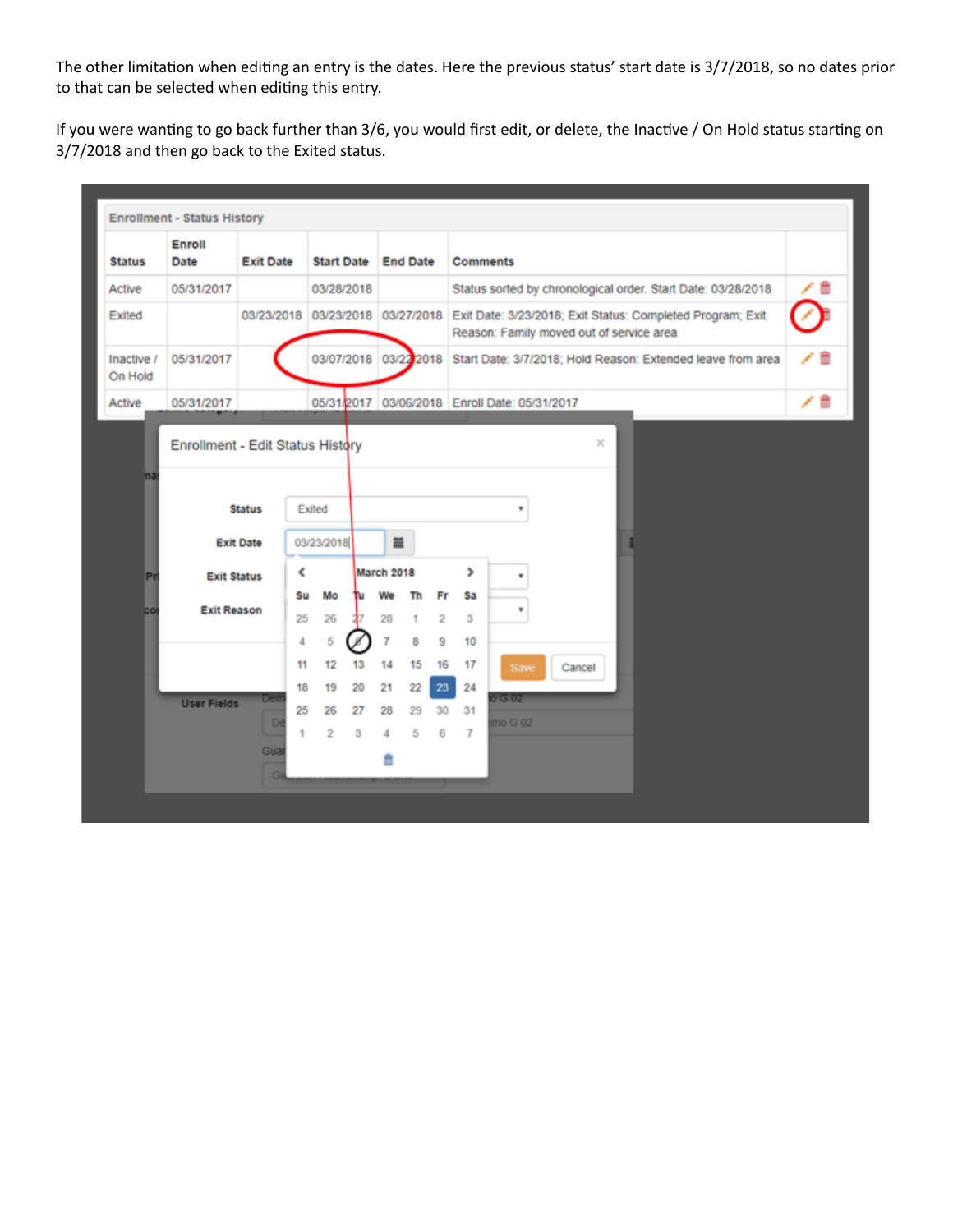#### *SPECIFIC SCENARIOS*

Any time you are editing and deleting resulting in an Exited status with an Exit Date that is before a private contact, this warning will appear.

**This warning message explains what will happen and what options you have. If in doubt, choose 'Submit a Help ticket for additional support'.**

|     | $\times$<br><b>Exiting Family</b>                                                                        |    |
|-----|----------------------------------------------------------------------------------------------------------|----|
| tio | Warning: The guardian will be changed to Exited and all contacts after the Exit Date will be<br>deleted. |    |
|     | Exited Date is 05/21/2018. The following contacts will be permanently deleted:                           |    |
|     | 06/05/2018                                                                                               |    |
|     | 06/12/2018                                                                                               |    |
|     | 06/19/2018                                                                                               |    |
|     | 06/28/2018                                                                                               |    |
|     | How would you like to continue?                                                                          |    |
|     | Change current status of the family to Exited, and delete all contacts listed                            |    |
|     | Cancel change and keep the Current Status. Note: Current Status can be<br>edited/changed                 |    |
| ta  | Submit a Help ticket for additional support                                                              |    |
| Xľ  |                                                                                                          | DM |